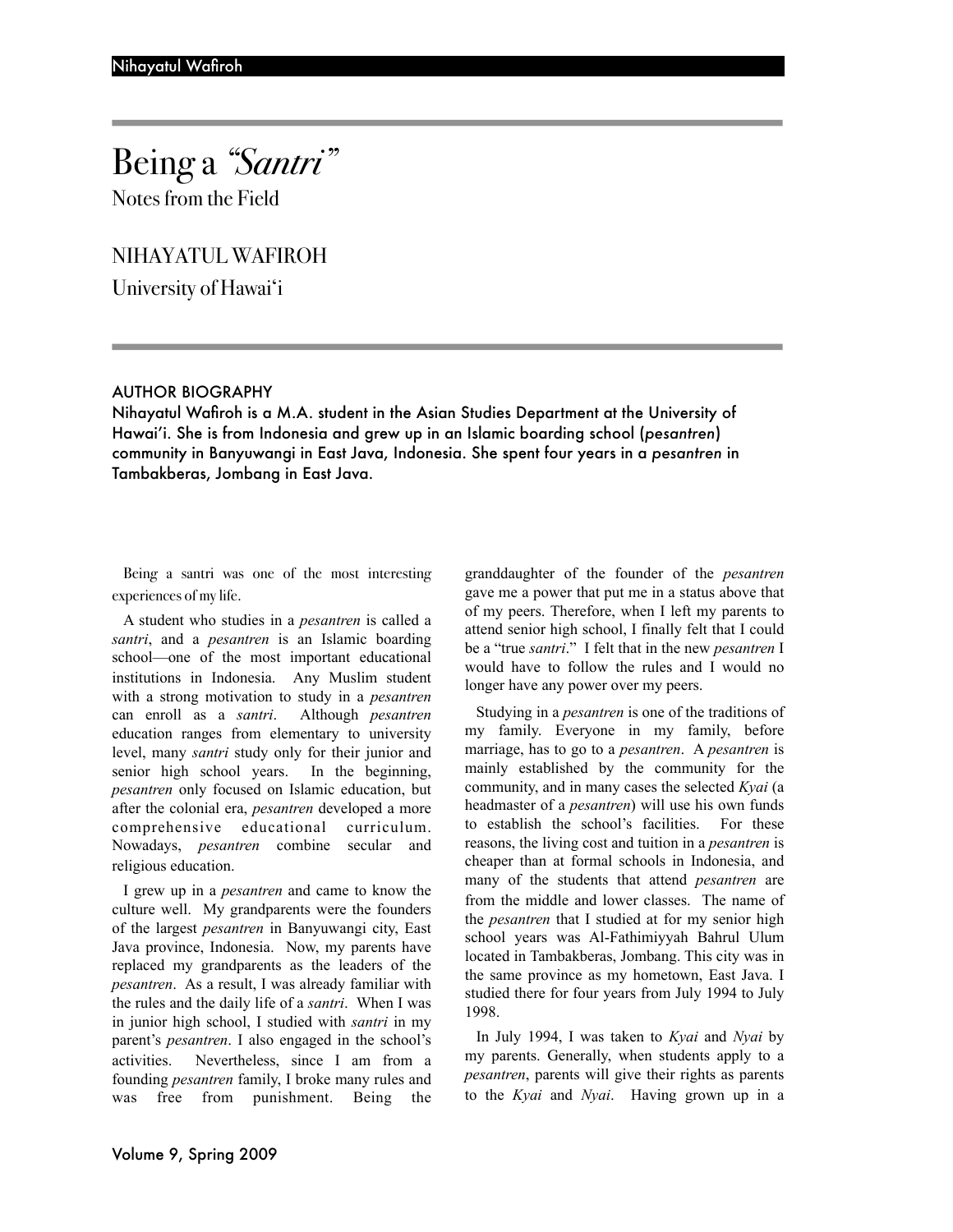*pesantren* and having been a *santri*, I found that the *Nyai* and *Kyai* were representative of parent figures, yet this relationship caused *santri* to act out, and the resulting punishments were ineffective. The *Kyai* has an authority similar to that of the absolute power of a king. A person becomes a *Kyai* when the community recognizes that he has a strong knowledge of the Muslim religion, so it is the community that gives a person the title of a *Kyai*. The *Nyai*, the *Kyai*'s wife, supports the *Kyai* in maintaining the *pesantren*, particularly the female students. In many cases, the wife of the *Kyai* is chosen only for image purposes, not for her capability, but that is not to say that all *Nyai* fall into that category.

In the *pesantren*, the *Kyai* and *Nyai* have the same rights as parents. They not only teach but also sometimes play matchmaker. The *Nyai* holds an important role for female *santri* because she is like a mother to the female *santri*. The *Nyai* and *Kyai* are also assisted by student boards. These boards are selected by the *Nyai* and *Kyai* from among the distinguished senior students. There is a board of male students who serve the *Kyai* and a board of female students who serve the *Nyai*. They are the right hands of the *Nyai* and *Kyai*. Basically, all rules are arranged by the *Kyai* and *Nyai*, and the boards help to maintain these rules. Senior students chosen to be on these boards have to deal with issues in the *pesantren* such as education, security and student activities. The boards are divided into many departments and are run very formally. Each member has their specific positions to serve based on his or her responsibilities.

In Al-Fathimiyyah, the *pesantren* I attended, there were many residential buildings, each with various rooms. About 15-20 *santri* lived together in one room. My room, Al-Masyitoh B 1 or GBONE was the largest room in the *pesantren*, so there were about 45-50 residents. The residents of this room were from many different provinces and islands in Indonesia. Additionally, half of the residents were studying in the junior high school, and the rest were in the high school. We did our activities such as sleeping, eating, studying and chatting in that room. Every single resident had three cabinets for clothes, books and shoes. In the *pesantren*, we believed that a modest life would be the key to gaining sufficient knowledge. Because of this, *santri* tried to live humbly. For instance, we slept without beds and used only blankets, and we shared everything with each other, even the bathrooms and our pillows.

A *pesantren* has many strict rules regarding *santri* activities. Even studying and doing personal activities is arranged by the *pesantren* student boards. In the early morning at 4 a.m., the bell rings in the *pesantren* office, and *santri* wake to prepare for morning prayer in the mosque. After praying, the second bell signals time to read the *Qur'an*. These activities were always done from early morning until 10:30 p.m.

*Santri* also could not go outside the *pesantren* areas without receiving permission from the student's respective *pesantren* boards and the *Kyai* or the *Nyai*. Receiving permission to leave the *pesantren* was a long process. First, a *santri* had to take their security book from the *pesantren* office. Every *santri* has their own security book. This book is the record of when the student leaves the *pesantren*. With their security book, a *santri* will approach the *Kyai* or the *Nyai* and ask for permission. If the *Kyai* or *Nyai* allows the *santri* to leave, she will sign their book and write when they are to return. If the *Kyai* or *Nyai* does not give permission, the process is stopped there. Because of these rules, *santri* can only leave the *pesantren* once every two months. Special consideration is given to students when making family visits. But when students are only leaving the grounds to go to the market place or to town, they will be limited in the length and frequency of trips.

Additionally, the controlling of relationships among female and male *santri* was very strict. Because in the Islamic doctrine women and men who do not have any blood connections are prohibited from contacting each other, almost all female *santri* never spoke with male *santri*, even though sometimes we knew the names of some boys. Breaking any of these many rules meant punishment from the leader of the *pesantren* or from the board members.

My room, GBONE, was famous for our creativity and for being troublemakers. There was even an informal gang. Those who wanted to be "popular" in the *pesantren* became members of this gang. Mostly members of this gang were senior *santri*. Because of their seniority, they served as role models for the junior *santri*, like me at the time. The leader of the gang's name was Karim. She had been in the *pesantren* since junior high school and knew the school well. Her strongest trait was that she was friendly. For sure,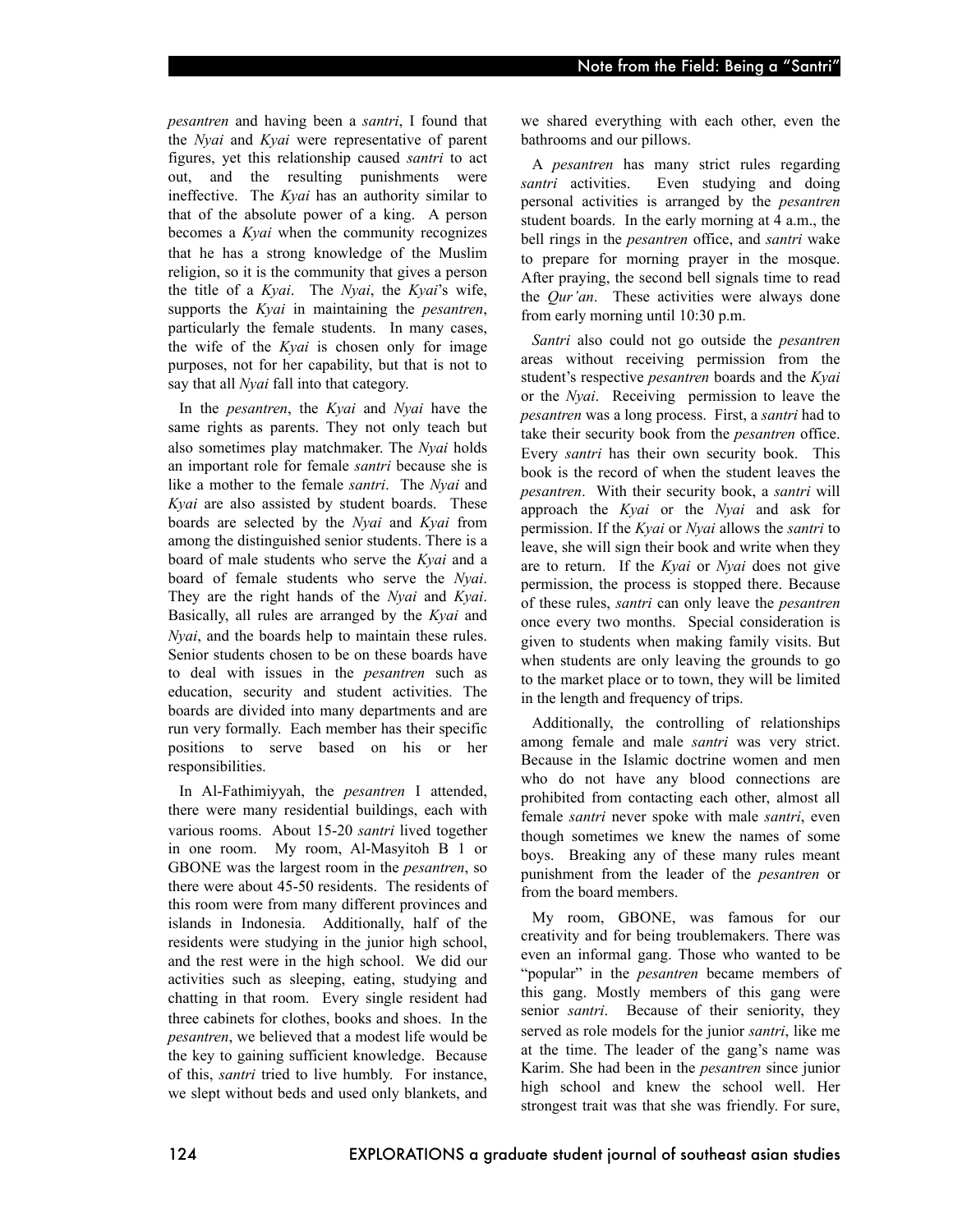everyone enjoyed chatting with her and she easily attracted people as her followers. In addition, she was a smart and dynamic person, which made her very persuasive. The gang had responsibilities like everyone else, but they did not do them. Everyone in my room knew this, but no one was brave enough to go against them, and everyone tried to be as friendly as possible to the gang. For example, after morning prayer, all *santri* must clean their sleeping space and return items to their rightful places or no one would be allowed to sleep that night. However, the gang would continue sleeping, avoid prayer and avoid reading the Qur'an. No one bothered them, not even the boards of my room. In fact, many of the members of the gang were senior students and were even members of the student board of the building and room.

The first time I arrived in the room, I thought that everyone was equal. In my view, the senior *santri* should follow the rules as older sisters would. In fact, I remember the first time I spoke with Karim. She asked me about my family, my boyfriend, and my hobbies. She was so friendly that I felt as if I had already known her for long time; hence, I could talk about anything with her. After I became close to her, she often asked me to do activities with her. For a short time, I was one of about ten of her followers, and of them, the only underclassman.

Becoming one of Karim's followers changed my status in the room from a junior *santri* to a powerful *santri*. It was prestigious among the students for a junior *santri* to have such a chance to be friends with Karim. I never really knew why she chose me. In my analysis, perhaps, compared with other junior *santri* in my room, I was more confident because I was already familiar with *pesantren* life. Another thing was that the *Nyai* and *Kyai* knew me and my family well, since we were all a part of the same *pesantren* network. I think that she had expected that she would receive more attention from the *Kyai* and *Nyai* if she became my friend.

I learned many things from her, especially how to take advantage of my time in the *pesantren*. She introduced me to new friends and she taught me how to break the *pesantren* rules without getting caught. Because of her influence, I became braver at breaking the *pesantren* rules. Running away from my duties (praying, studying, and doing *pesantren* activities) was a daily routine. In the

first year, I was only breaking my room rules. By the second year, I took it one step further. I began to contravene the larger *pesantren* rules. For instance, Karim and I went to her brother's house outside the *pesantren* without permission from the *Nyai*. Another time, Karim asked me to go to a place where she had already made an appointment with her boyfriend. As the lookout, I kept watch outside while she met her boyfriend. I would inform her if there were *pesantren* board securities near by. Furthermore, she often asked for money from other members of the gang, and sometimes when she saw good things, such as clothes or veils, she strongly recommended that her followers buy them. Then, after we brought them home, she wore them like they were hers.

We broke the rules many times, but the *pesantren*'s security boards did not detect us. However, one day when Karim, Anis (another of Karim's followers), and I left the *pesantren* for town, one security board member saw us on the bus. After we returned to the *pesantren*, *Nyai* asked me if I had broken other rules and I confessed to everything we had done in the time I had been in the gang. As a result we were heavily punished: cleaning toilets, reading the whole *Qur'an* in a day, giving statements that I would not repeat these activities again in front of the whole mosque, and praying five times a day behind the prayer leader (*imam*) for forty days. This was really hard and very embarrassing for us.

The hardest punishment was when *Nyai* said she was disappointed in me. To be honest, I was worried that *Nyai* would report this case to my parents. Fortunately, *Nyai* only advised me, and she promised that she would not inform my parents. Perhaps *Nyai* did not inform my parents because she wanted to preserve her relationship with them. Since I am the daughter of a family that has a *pesantren*, it is very prestigious when a *pesantren* receives a student who is from another *pesantren* family. Another thing was that *Nyai* knew that I was just Karim's follower, so my behavior would change when outside of Karim's influence. In many cases, *Nyai* informed parents when students repeatedly broke the rules, but that did not happen to me. After this case, I promised myself that I would not make trouble again. Then, in the following year, I became a member of the *pesantren*'s board, serving as one of the higher officers. After these realizations and changes, I was more reluctant to break the rules.